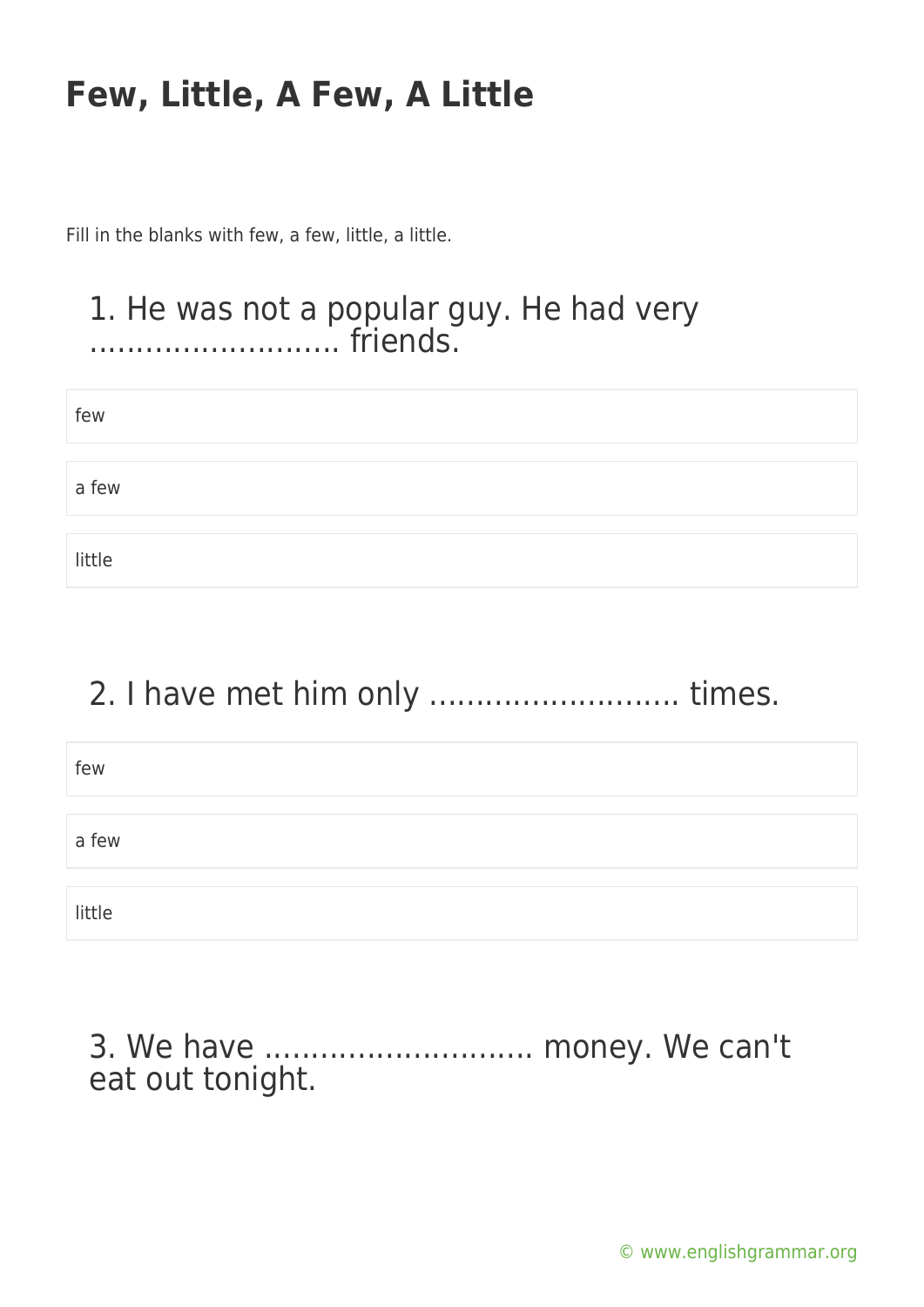| little   |  |  |
|----------|--|--|
|          |  |  |
|          |  |  |
| a little |  |  |
|          |  |  |
|          |  |  |
|          |  |  |
|          |  |  |
| a few    |  |  |
|          |  |  |

#### 4. There are ............................ apples in the fridge if you are hungry.

| few    |  |  |  |
|--------|--|--|--|
|        |  |  |  |
| a few  |  |  |  |
|        |  |  |  |
| little |  |  |  |

## 5. There was ............................. oil in the tank. It was almost empty.

little

a little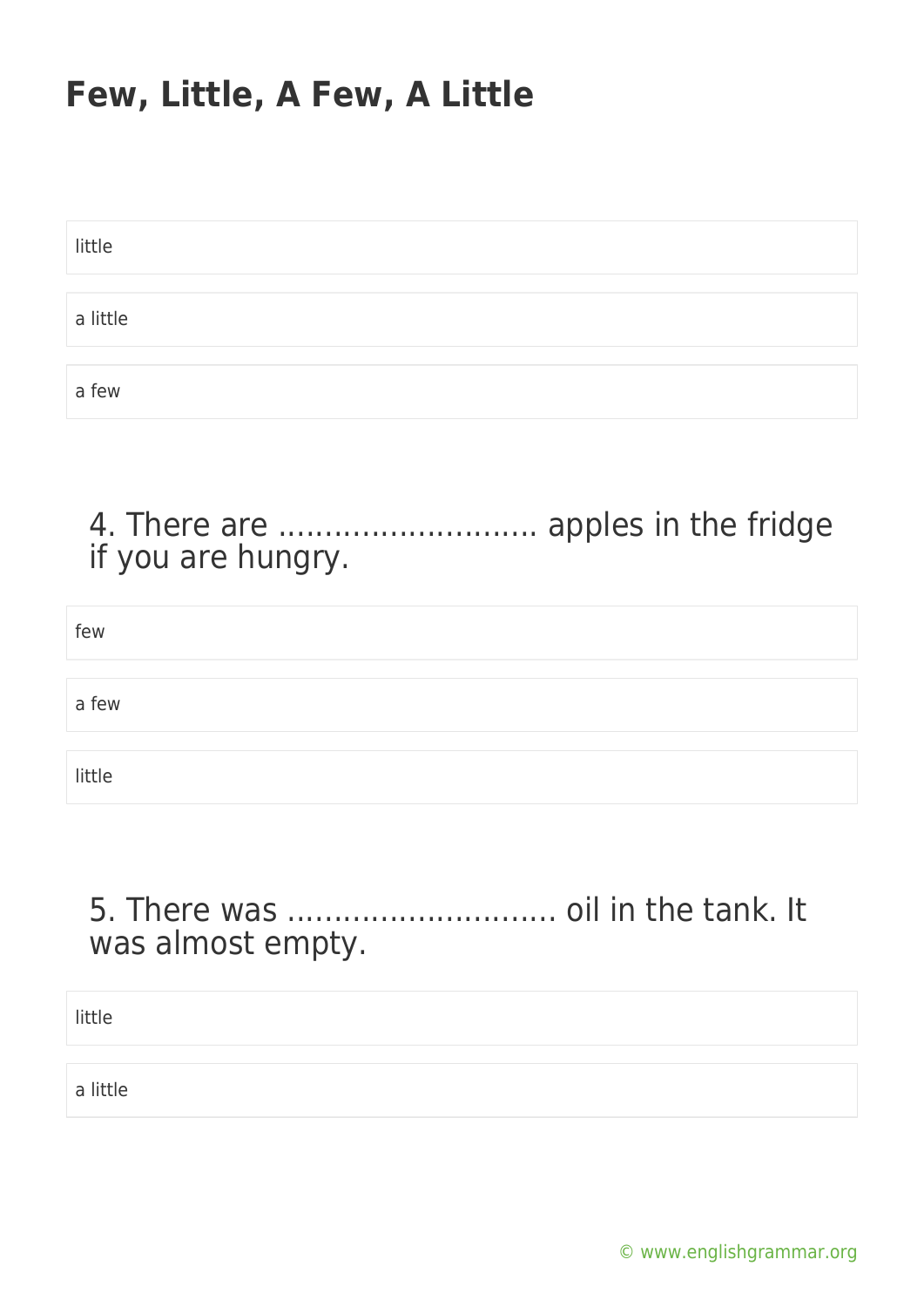few

## 6. He has .......................... patience.

| little   |  |  |  |
|----------|--|--|--|
|          |  |  |  |
| a little |  |  |  |
|          |  |  |  |
| a few    |  |  |  |

### 7. I have got ............................ money so you can buy that shirt if you want.

| little   |  |  |  |
|----------|--|--|--|
|          |  |  |  |
| a little |  |  |  |
|          |  |  |  |
| a few    |  |  |  |

8. Only ................................ politicians are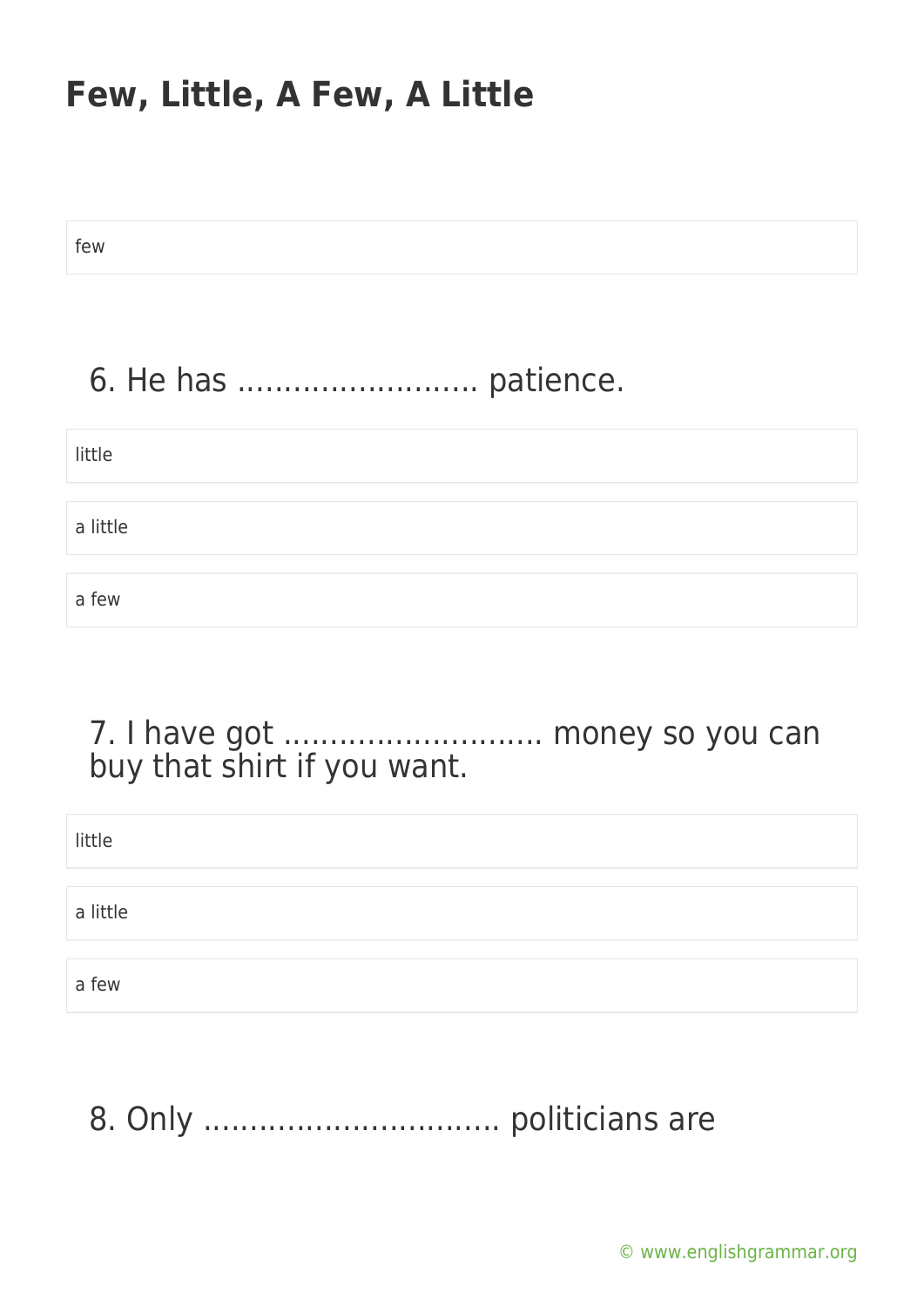## honest.

| few     |  |  |
|---------|--|--|
|         |  |  |
| a few   |  |  |
|         |  |  |
| the few |  |  |

#### 9. He ate ................................ food and then went to bed.

# a few a little few

## 10. I got only ................................ answers correct.

few

a few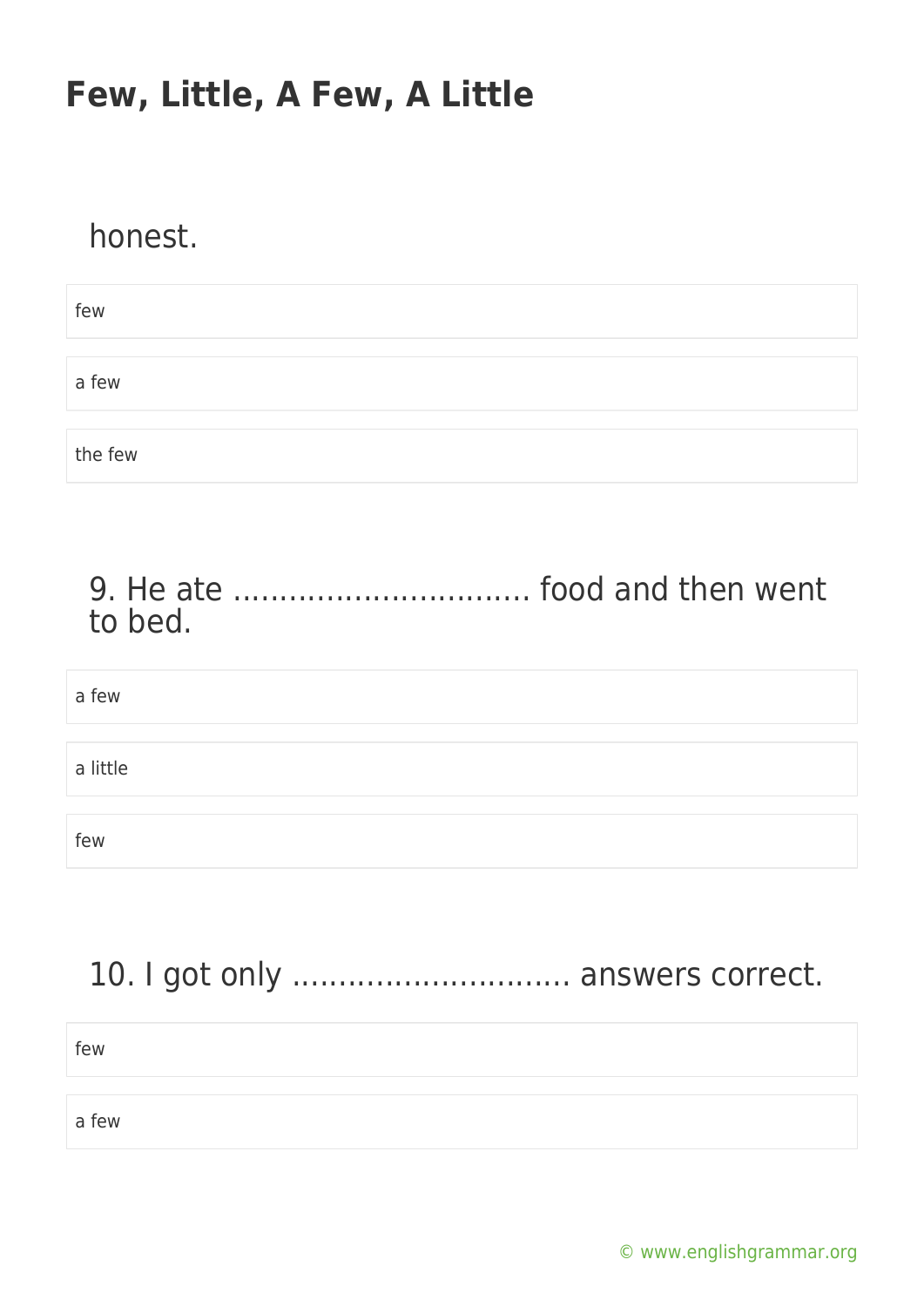a little

## 11. .......................... people can afford a cruise holiday. It is very expensive.

Please select 2 correct answers

Few

A little

Only a few

#### 12. There are very ............................... people that I really respect.

| few    |  |
|--------|--|
|        |  |
| a few  |  |
|        |  |
| little |  |